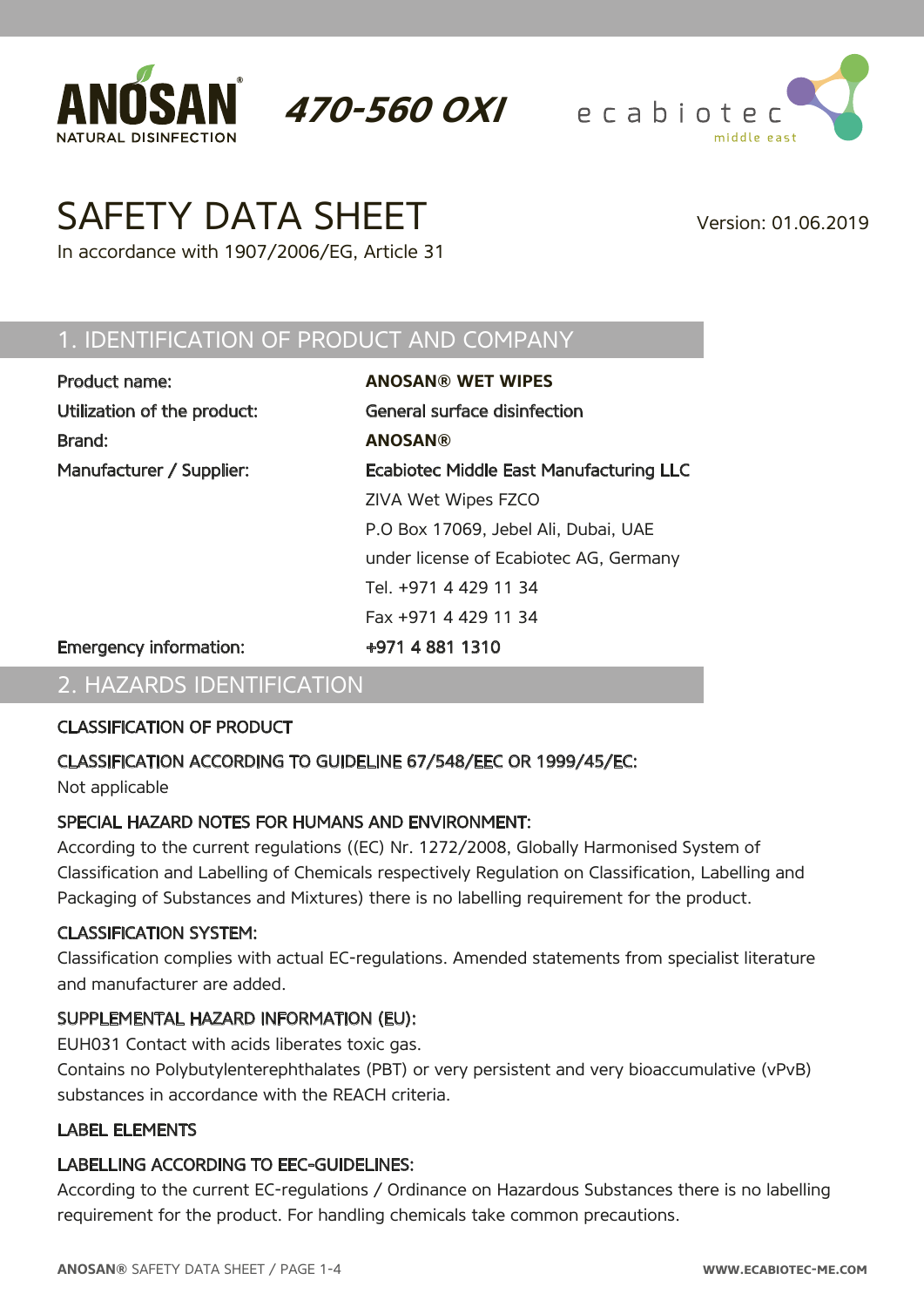



### 3. COMPOSITION / SPECIFICATIONS REF. THE INGREDIENTS

#### CHEMICAL CHARACTERIZATION

| Description:<br>Ingredients:                             | <b>Mixture</b><br>Electrochemically activated table salt solution, $pH 7 - 8$ |           |           |           |
|----------------------------------------------------------|-------------------------------------------------------------------------------|-----------|-----------|-----------|
| Component                                                | Concentration                                                                 | Cas-Nr.   | Labelling | R-phrases |
| Sodium hypochlorite NaOCl                                | $0,02 - 0,08 %$<br>200 - 800 mg/L                                             | 7681-52-9 |           |           |
| Sodium chloride NaCl                                     | 0.8%<br>$8,0$ g/L                                                             | 7647-14-5 |           |           |
| Water H2O                                                | > 99%                                                                         | 7732-18-5 |           |           |
| Sum parameter                                            |                                                                               |           |           |           |
| Active chlorine released<br>from hypochlorous acid NaOCI | $200 - 800$ mg/L                                                              | 7790-92-3 |           |           |

Additional references: additional to above is dry tissue used

## 4. FIRST AID MEASURES

| General advice:          | No special measurements required                                       |
|--------------------------|------------------------------------------------------------------------|
| In case of eye contact:  | In case of unpleasing sensations rinse thoroughly with plenty of water |
| In case of skin contact: | In case of unpleasing sensations rinse with water                      |
| If inhaled:              | Not applicable                                                         |
| If swallowed:            | Drink plenty of water                                                  |
| Note for physicians:     | Not applicable                                                         |

## 5. FIREFIGHTING MEASURES

| Suitable extinguishing media:            | Not applicable, product doesn't burn |
|------------------------------------------|--------------------------------------|
| Unsuitable extinguishing media: None     |                                      |
| Spezial protective equipment:            | <b>None</b>                          |
| Special risks during fire-fighting: None |                                      |
| Further information:                     | <b>None</b>                          |

#### 6. ACCIDENTAL RELEASE MEASURES

Personal precautions: Avoid contact with eyes protective equipment: None, dilute product with water Environmental precautions: No special measurements requested Methods and materials for containment and cleaning up: Rinse with water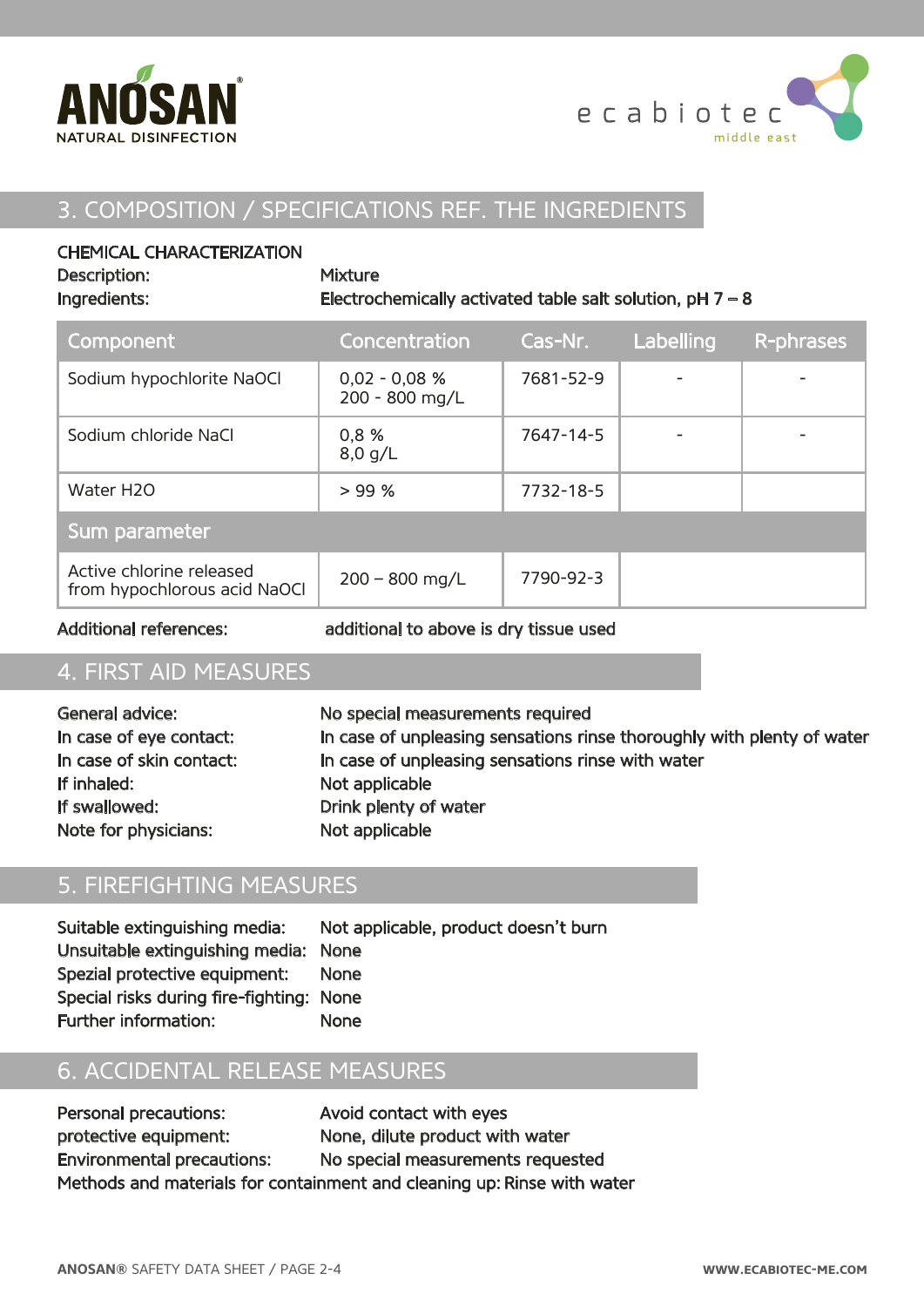



## 7. HANDLING AND STORAGE

| Precautions for safe handling:                          | Avoid contact with eyes                                                                          |
|---------------------------------------------------------|--------------------------------------------------------------------------------------------------|
| Conditions for safe storage:                            | Store at room temperature, keep containers closed                                                |
| Requirements for storage rooms: No special requirements |                                                                                                  |
| Note for clustering:                                    | Do not store near acids.                                                                         |
|                                                         | Recommended storage conditions: Protect from solar irradiation and freezing, recommended storage |
|                                                         | temperature 5 to 25°C                                                                            |

## 8. EXPOSURE CONTROLS/PERSONAL PROTECTION

|                             | Appropriate engineering controls: Handle in accordance with good industrial hygiene and safety practice. |
|-----------------------------|----------------------------------------------------------------------------------------------------------|
| Respiratory protection:     | <b>Needless</b>                                                                                          |
| Skin protection:            | Nitrile rubber gloves during long-lasting handling of undiluted product                                  |
|                             | are recommended, apart from that needless.                                                               |
| Eye protection:             | Wear goggles                                                                                             |
| <b>Body Protection:</b>     | <b>Needless</b>                                                                                          |
| <b>General precautions:</b> | Wash hands before breaks and at the end of workday.                                                      |

## 9. PHYSICAL AND CHEMICAL PROPERTIES

| Appearance:                           | <b>Fluid</b>               |
|---------------------------------------|----------------------------|
| Color:                                | Without color              |
| Odour:                                | <b>Faint odour</b>         |
| pH at 25°C:                           | $7.0 - 8.0$                |
| Melting point °C:                     | 0 to -3                    |
| Boiling point °C:                     | 95 to 100                  |
| Flash point °C:                       | Not applicable             |
| Flammability °C:                      | Not applicable             |
| Self-flammable:                       | Not self-flammable         |
| <b>Oxidizing properties:</b>          | No fire accelerant         |
| Lower explosive limit (Vol. %):       | Not applicable             |
| Upper explosive limit (Vol. %):       | Not applicable             |
| Density at 25°C (g/cm <sup>3</sup> ): | 1,001 to 1,004             |
| Water solubility:                     | <b>Completely miscible</b> |

## 10. STABILITY AND REACTIVITY

| <b>Chemical stability:</b>     |  |
|--------------------------------|--|
| Hazardous decomposition produc |  |
| Incompatible materials:        |  |

24 months (unopend at 20°C) tts: No hazardous decomposition products Avoid contact with acids